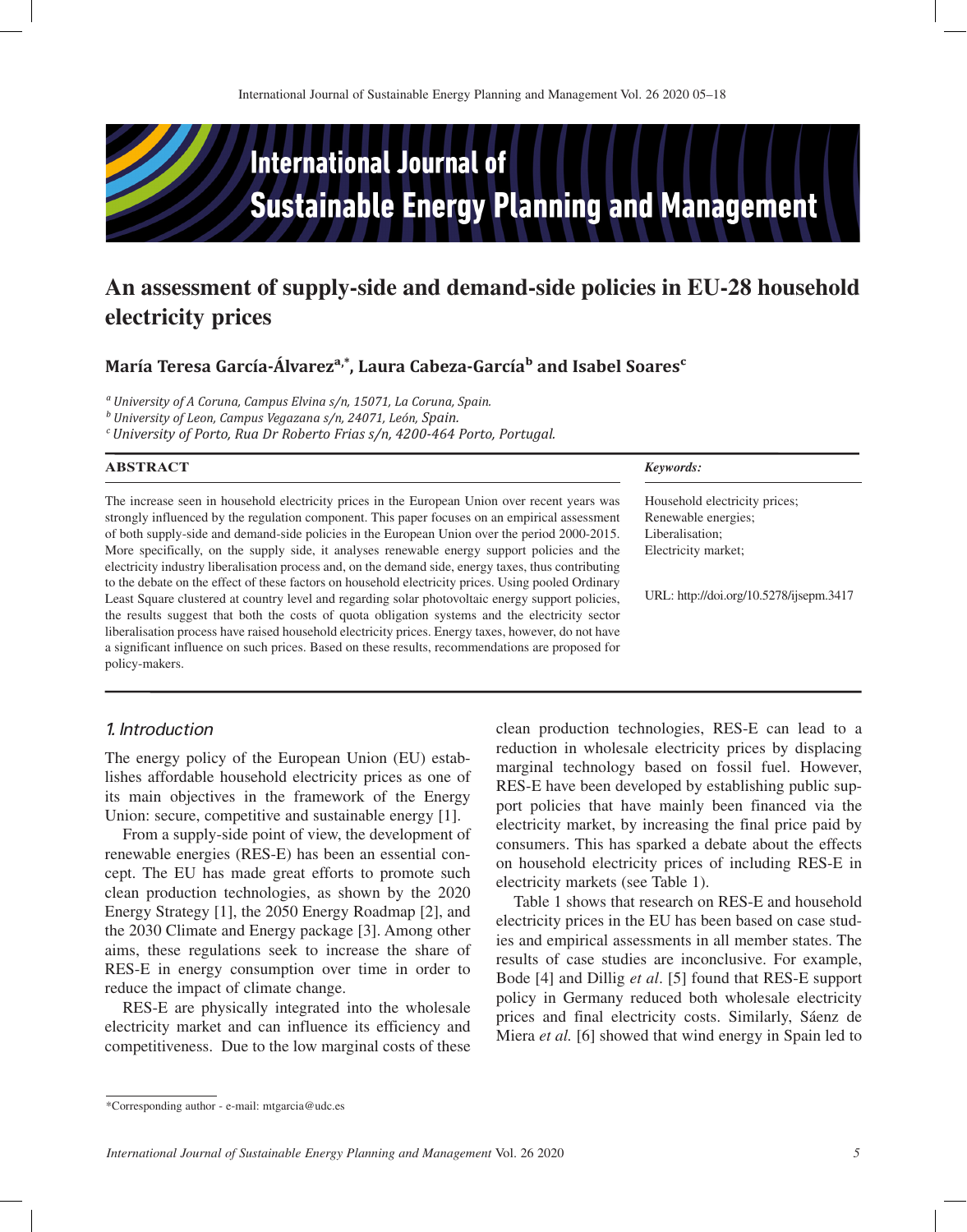| <b>CASE STUDY</b>                         | <b>RESULTS</b>                                                                                                                                                         | <b>COUNTRY</b>           |
|-------------------------------------------|------------------------------------------------------------------------------------------------------------------------------------------------------------------------|--------------------------|
| Bode (2006)                               | RES-E support policy probably reduced both wholesale electricity prices and<br>final electricity costs.                                                                | Germany                  |
| Sáenz de Miera et al.<br>(2006)           | Wind energy development entailed wholesale electricity price reductions that<br>were greater than the increased costs for consumers arising from the support<br>policy | Spain                    |
| Sensfuß $et$ al. (2008)                   | RES-E net support payments were not offset by wholesale electricity price<br>reductions                                                                                | Germany                  |
| Frondel <i>et al.</i> $(2010)$            | RES-E did not result in lower household electricity prices                                                                                                             | Germany                  |
| Dillig $et$ al. (2016)                    | RES-E involved a net saving of 11.2 billion Euros in 2013                                                                                                              | Germany                  |
| Figueiredo and Pereira da<br>Silva (2018) | RES-E reduced electricity prices but these savings were not passed on to<br>household consumers.                                                                       | Portugal and Spain       |
|                                           | <b>EMPIRICAL ASSESSMENT</b>                                                                                                                                            |                          |
| Ragwitz et al. (2005)                     | Consumer burden due to greater RES-E support policies might be only partly<br>offset by reductions in wholesale electricity prices                                     | $EU-15$                  |
| <b>ACER</b> (2015)                        | General upward trend in EU household electricity prices as a consequence of<br>RES-E                                                                                   | $EU-15$                  |
| Moreno <i>et al.</i> $(2012)$             | Electricity prices rose with the deployment of RES-E                                                                                                                   | EU-27                    |
| Pereira da Silva and<br>Cerqueira (2017)  | Positive correlation between RES-E deployment and household electricity<br>prices                                                                                      | $EU-28$                  |
| Trujillo-Baute et al. (2018)              | Positive and statistically significant impact of RES-E promotion costs on<br>household electricity prices                                                              | EU-28 (23 member states) |

**Table 1: Overview of the effects of RES-E on electricity prices in the EU**

wholesale electricity price reductions that were greater than the increase in costs for consumers arising from the support policy. However, Sensfuß *et al*. [7] and Frondel *et al*. [8] found that RES-E net support payments were not offset by wholesale electricity price reductions in Germany. Similar results were obtained by Figueiredo and Pereira da Silva [9] for wind energy in Spain and Portugal.

The results of other research at EU level seem to show a positive correlation between RES-E deployment and household electricity prices (Ragwitz *et al*. [10] and ACER [11], using models developed in EU projects; Moreno *et al*. [12] and Pereira da Silva and Cerqueira [13] using panel data).

On the other hand, with regard to liberalisation in the energy industry, the aim of the EU has been to ensure that consumers receive the full benefits of market deregulation in terms of lower domestic electricity and gas bills. Verbruggen *et al.* [14] establish that liberalisation involves unbundling of the main functions, access for third parties and privatisation which should allow for more exchange and 'foreign shopping' by the incumbent energy companies. Recently, however, the possible benefits of greater competition have been questioned as this has not always been established effectively [15, 16].

Table 2 shows research on liberalisation in the electricity industry and household electricity prices in the EU, which is also inconclusive.

By means of regression analysis, Ernst and Young [17] found for the EU-15 that the liberalisation process resulted in lower electricity prices and lower price-cost margins. But Thomas [18] found, using a qualitative analysis, that the liberalisation process was not related to lower electricity prices. Cruciani [19] showed that the EU liberalisation process resulted in increases in both household and industrial electricity prices. Fiorio *et al.* [20] found that unbundling resulted in lower household electricity prices in the EU-15. By analysing electricity prices and consumer satisfaction survey data, Fiorio and Florio [21] showed that there is greater consumer satisfaction when a country has both public ownership and liberalisation. More recently, Florio [22] studied the impact of the liberalisation process in the EU-15 over the period 1990-2007 using panel data models and found lower household electricity prices in member states with state-owned companies. However, also using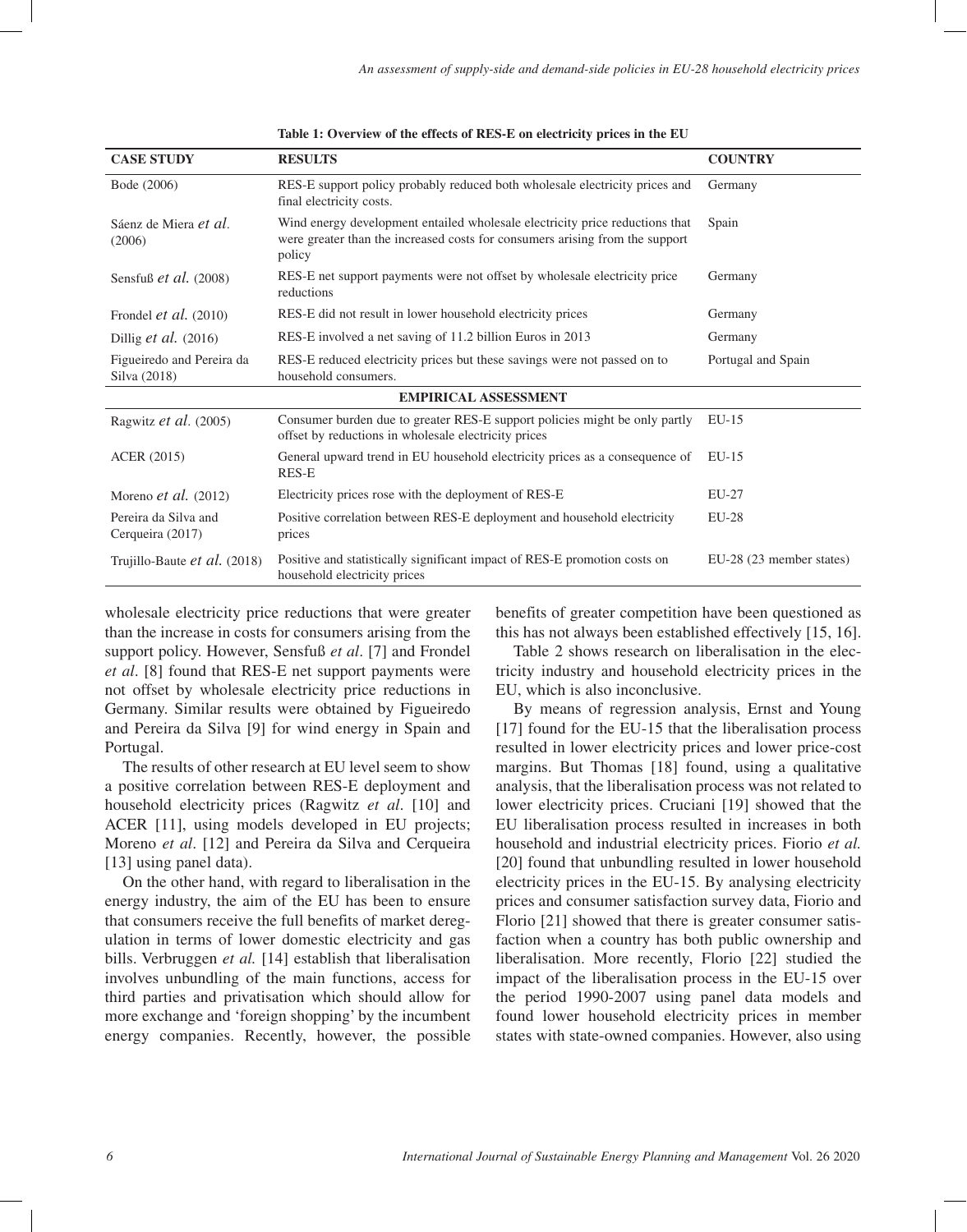| <b>STUDY</b>                             | <b>TYPE OF</b>            | <b>RESULTS</b>                                                                                                                                                 | <b>COUNTRIES</b>         |
|------------------------------------------|---------------------------|----------------------------------------------------------------------------------------------------------------------------------------------------------------|--------------------------|
|                                          | <b>ANALYSIS</b>           |                                                                                                                                                                |                          |
| Ernst and Young<br>(2006)                | Regression analysis       | Lower electricity prices, reliable and secure supply, and<br>effective interaction with other policies (such as climate<br>change and sustainable development) | $EU-15$                  |
| Thomas $(2006)$                          | <b>Oualitative method</b> | Liberalisation process was not related to lower electricity<br>prices as from 2000                                                                             | $EU-15$                  |
| Fiorio <i>et al.</i> $(2008)$            | Regression analysis       | Unbundling resulted in lower household electricity prices.                                                                                                     | $EU-15$                  |
| Cruciani (2010)                          | Panel data                | Increases in both household and industrial<br>electricity prices (without the expected development<br>of a more efficient system)                              | $EU-15$                  |
| Florio $(2014)$                          | Panel data                | Lower household electricity prices in member states with<br>state-owned companies.                                                                             | $EU-15$                  |
| Pereira da Silva and<br>Cerqueira (2017) | Panel data                | Reduction in household electricity prices                                                                                                                      | EU-28 (23 member states) |

**Table 3: Overview of the effects of energy taxes on energy consumption in European countries**

| <b>STUDY</b>                   | <b>TYPE OF</b>            | <b>RESULTS</b>                                                                                                                         | <b>COUNTRIES</b>                                                                                                            |
|--------------------------------|---------------------------|----------------------------------------------------------------------------------------------------------------------------------------|-----------------------------------------------------------------------------------------------------------------------------|
|                                | <b>ANALYSIS</b>           |                                                                                                                                        |                                                                                                                             |
| Balaras <i>et al.</i> $(2005)$ | Simulation                | Energy taxes reduced energy consumption for<br>heating in some member states in northern<br>Europe.                                    | Denmark, France, Greece, Poland and<br>Switzerland                                                                          |
| De Almeida<br>et al. (2011)    | <b>Oualitative method</b> | Energy taxes, among other energy efficiency<br>policies, seemed insufficient to reduce energy<br>consumption                           | Belgium, Bulgaria, Czech Republic,<br>Denmark, France, Germany, Greece,<br>Hungary, Italy, Norway, Portugal and<br>Romania. |
| Meyer <i>et al.</i> $(2014)$   | Case study                | Energy taxes reduced demand but the effect was<br>rather slow in the last ten<br>years of the study.                                   | Denmark                                                                                                                     |
| Broin <i>et al.</i> $(2015)$   | Panel data                | Energy efficiency policies (including energy<br>taxes) reduced energy consumption.                                                     | $EU-15$                                                                                                                     |
| Sorrell $(2015)$               | <b>Oualitative method</b> | Need to combine energy efficiency policies<br>(including energy taxes) with behavioural<br>interventions to reduce energy consumption. | EU-15 and other countries                                                                                                   |
|                                |                           |                                                                                                                                        |                                                                                                                             |

panel data methods, Pereira da Silva and Cerqueira [13] showed that liberalisation resulted in a reduction in household electricity prices in the EU-28, over the period 2000-2014.

The implementation of demand-side policies should also be considered as these might also have an impact on household electricity prices. Maxwell *et al*. [23] found that increases in electricity consumption result in an increase in household consumers' electricity costs as fossil fuel might be required to meet demand.

The Energy Efficiency Directive proposes various instruments to reduce energy consumption, with the focus on energy taxes to facilitate a shift towards more

sustainable consumption patterns [24] by reducing demand [25] and thus mitigating the increase in electricity prices. In this context, research has mainly focused on the effects of energy efficiency policies on energy consumption. Table 3 shows that the results obtained are not unanimous.

Balaras *et al.* [26] found that the use of instruments such as energy taxes to reduce energy consumption in buildings successfully reduced energy consumption for heating in some EU member states in northern Europe. Geller *et al.* [25], however, pointed out that energy demand is relatively price-inelastic in the short term but not in the long term. Similar results were obtained by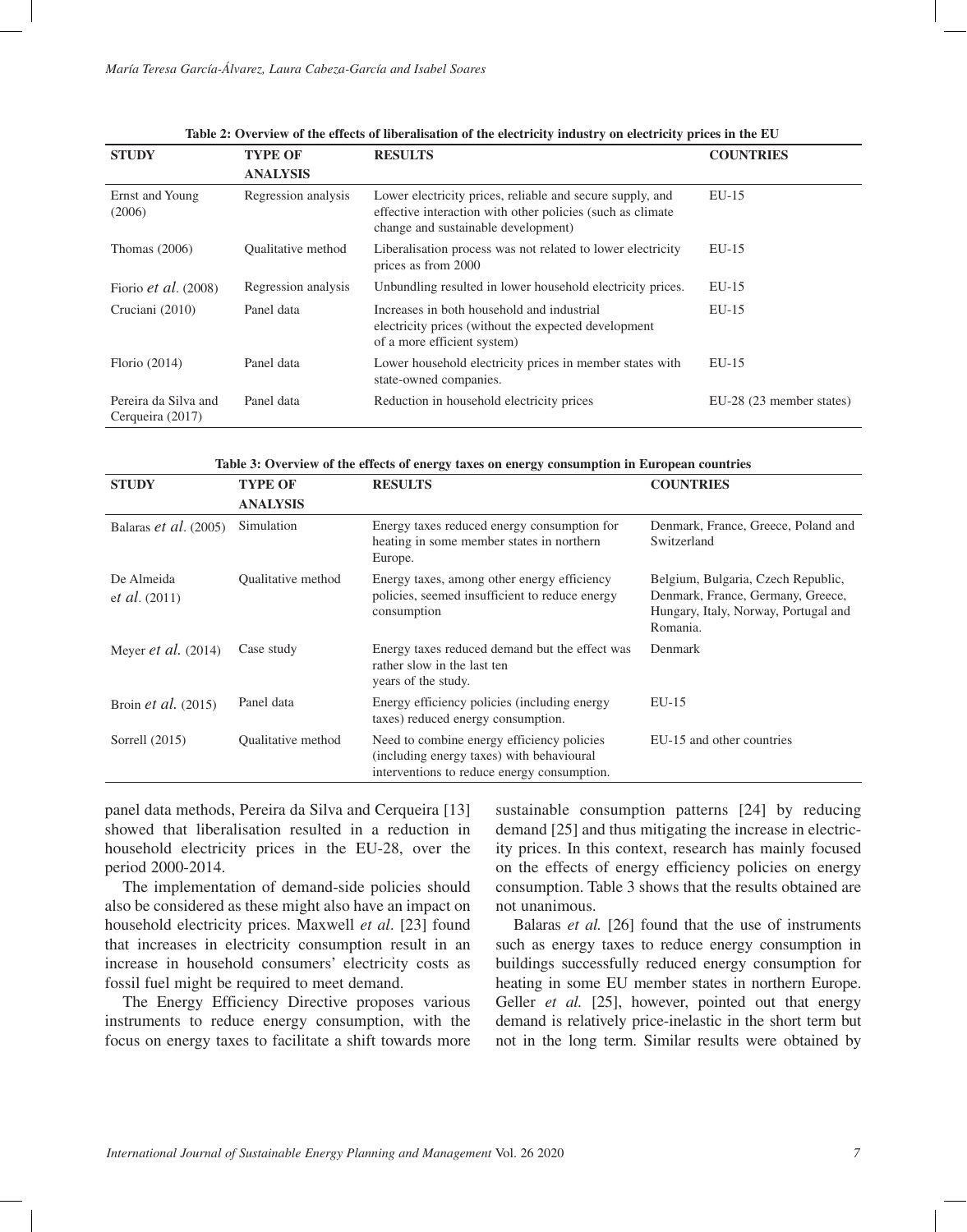Broin *et al.* [24], who showed that financial policies required at least seven years to have an effect on energy consumption. However, Meyer *et al.* [27], Sorrell [28] and De Almeida *et al.* [29] indicated that the introduction of energy efficiency measures, such as energy taxes, seemed insufficient to reduce energy consumption in the EU.

In this context, the objective of this paper is to contribute to the debate on the effects of the above supply-side and demand-side policies on household electricity prices. The main novelty of our paper is the following:

(i) Previous research on the impact of RES-E on household electricity prices mainly used variables related to the share of RES-E in electricity generation capacity and/or the contribution of RES-E to electricity supply. Little consideration was given to the effects of the specific type of RES-E support policies or their incentive amounts for household electricity prices. This analysis is essential in order to better understand the impact of these clean production technologies on household electricity prices. An exception was Trujillo-Baute *et al*. [30] who used the Generalised Method of Moments (GMM) to analyse the impact of renewable promotion costs on industrial and household electricity prices in the EU, although this study only covered the period 2007-2013. Our paper analyses a longer period of time (2000-2016), which might allow policy-makers to gain more information on specific effects on household electricity prices.

This paper also considers the effects of the two main solar photovoltaic (PV) support policies in the EU (both the feed-in tariff and tradable green certificates) as well as their incentive amounts. Solar PV is considered because of its great potential for electricity generation in the EU. Over the period 2005-2015, the contribution of solar PV to total electricity generated from renewable sources increased from 0.1% to 12.0% (Eurostat), allowing this technology to position itself as one of the most important renewable technologies.

(ii) Previous research does not include demand-side policies in the analysis, which were mostly studied from the point of view of their effects on energy consumption. Nevertheless, consumers'

behaviour may also have effects on electricity prices. This paper analyses the effect of a specific demand-side policy, energy taxes, on household electricity prices.

(iii) This paper also contributes to the debate on the effects of electricity industry liberalisation on household electricity prices as greater competition in this industry might not be effective.

The remainder of this paper is structured as follows. Section 2 presents the problem. Section 3 describes the sample and variables and proposes the methodology. Section 4 shows the main results and discusses them. Finally, Section 5 presents the main conclusions.

# *2. Problem formulation*

Renewable production technologies have been developed thanks to public support policies mainly financed via the electricity market [23, 31]. There are two main RES-E support policies in the EU: the feed-in tariff (FIT), and the quota obligation based on tradable green certificates [32]. Development of these policies is a long-term, evolving process that needs enduring support [14]. FIT, in either the premium-price or the fixed-price options, is the RES-E energy support policy that has been most widely used in the EU. Premium-price FIT adds a bonus to the wholesale electricity price, whilst fixed-price FIT establishes guaranteed prices for fixed periods of time. The quota obligation, on the other hand, allows RES-E producers to sell certificates in addition to electricity.

In this context, the type of RES-E support policy and their incentive amounts seem to be key for ascertaining the impact of these clean production technologies on household electricity prices. Nevertheless, the literature on RES-E and household electricity prices has mainly centred on the analysis of variables related to the share of RES-E in electricity generation capacity and their contribution to electricity supply [4, 7, 11, 12, 10, 13]. An exception is Trujillo-Baute *et al.*  [30] who used the Generalised Method of Moments (GMM) to analyse the impact of renewable energy promotion costs (both price-based and quantity-based instruments) on industrial and household electricity prices in the EU over the period 2007-2013. Their results showed that the impact of RES-E promotion costs is positive and statistically significant, although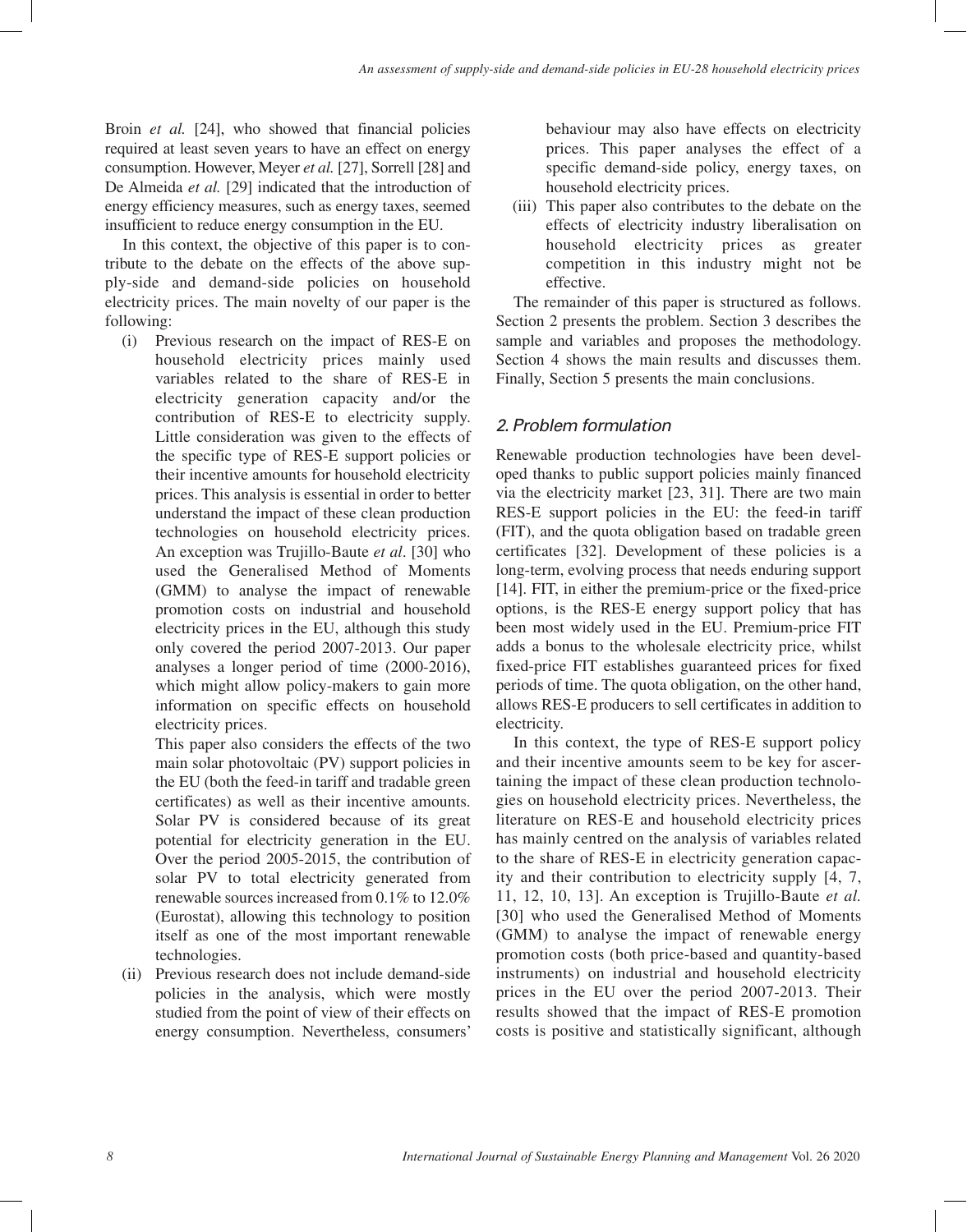relatively small. However, this study only covers the period 2007-2013, although most RES-E energy support policies were adopted in the EU in the early years of the previous decade (from year 2000).

In our paper, the analysis is applied to solar PV energy because its fast growth in recent years. Thus, this clean production technology is characterised by being "*the most promising alternative energy based on environmental, economic and safety criteria in the EU*" [33] (p. 54).

Taking into account previous literature, and that RES-E support policies have mainly been financed via the electricity market, the following hypotheses are presented to differentiate the specific impact of each RES-E support policy:

**H1a** FIT, as a solar PV support policy, positively influences household electricity prices.

**H1b** Tradable green certificates, as a solar PV support policy, positively influence household electricity prices.

**H1c** The higher the tariff price in FIT, the higher household electricity prices are.

**H1d** The higher the prices of tradable green certificates, the higher household electricity prices are.

The liberalisation process, on the other hand, can have a positive or a negative impact on household electricity prices. Taking into account both the aims of the European Commission to enable consumers to receive the full benefits of market liberalisation, and the majority of the previous empirical research, the following hypothesis is proposed:

**H2** The EU electricity industry liberalisation process reduces household electricity prices.

Regarding energy efficiency policies, it is not clear if these lower consumption (with a consequent reduction in electricity prices). Taking into account the previous empirical research as well as the aims of the Energy Efficiency Directive, combined with the expected results in energy prices, the final hypothesis is proposed:

**H3** Energy taxes on electricity consumption might, by reducing demand, mitigate the increase in electricity prices.

# *3. Empirical design*

This section discusses the sample, the variables and the methodology used in the empirical assessment.

### **3.1. Sample**

To test the above hypotheses, the Eurostat Database was used to obtain data over the period 2000-2016 as it contains the most precise information, which is constant over time, standardised among member states and belongs to the European Commission. The ACER Market Monitoring Reports [11] and the Member State RES-E Progress Reports [34] were also used for data collection. The analysis starts in 2000 as most RES-E energy support policies were implemented in the EU in the early years of that decade. Similarly, most liberalisation processes were implemented in the member states at the end of the nineties. The study period ends in 2016 because the most recent Member State RES-E Progress Report was published by the European Commission in 2017 (the last data of that report is for 2016).

Cases for which there was no information on any of the variables were not considered in the study in order to avoid missing values in the estimates and to have the same sample size in all models. As a result, we ended up with an unbalanced panel of  $23$  countries<sup>1</sup> and 303 observations.

### *3.2. Measuring variables*

#### **3.2.1. Dependent variable**

In this study, the dependent variable is the logarithm of household electricity prices, following Ito [35] and Pereira da Silva and Cerqueira [13]. Household electricity prices are measured as the average national price applicable for medium-size household consumers (Consumption Band Dc with annual consumption between 2500 kWh and 5000 kWh) (in Euro per KWh) (ELECTR\_PRICES).

#### **3.2.2. Explanatory variables**

This paper analysis the effects on household electricity prices of the two main solar PV energy support policies in the EU (FIT and the quota obligation system based on tradable green certificates). Three dummy variables were created to measure these effects: (i) RES-E energy promotion policy1, which refers to the

<sup>1</sup> The countries included were Belgium, Cyprus, Czech Republic, Denmark, Estonia, Finland, France, Germany, Greece, Hungry, Italy, Ireland, Latvia, Lithuania, Malta, Poland, Portugal, Romania, Slovenia, Slovakia, Spain, Sweden and the United Kingdom.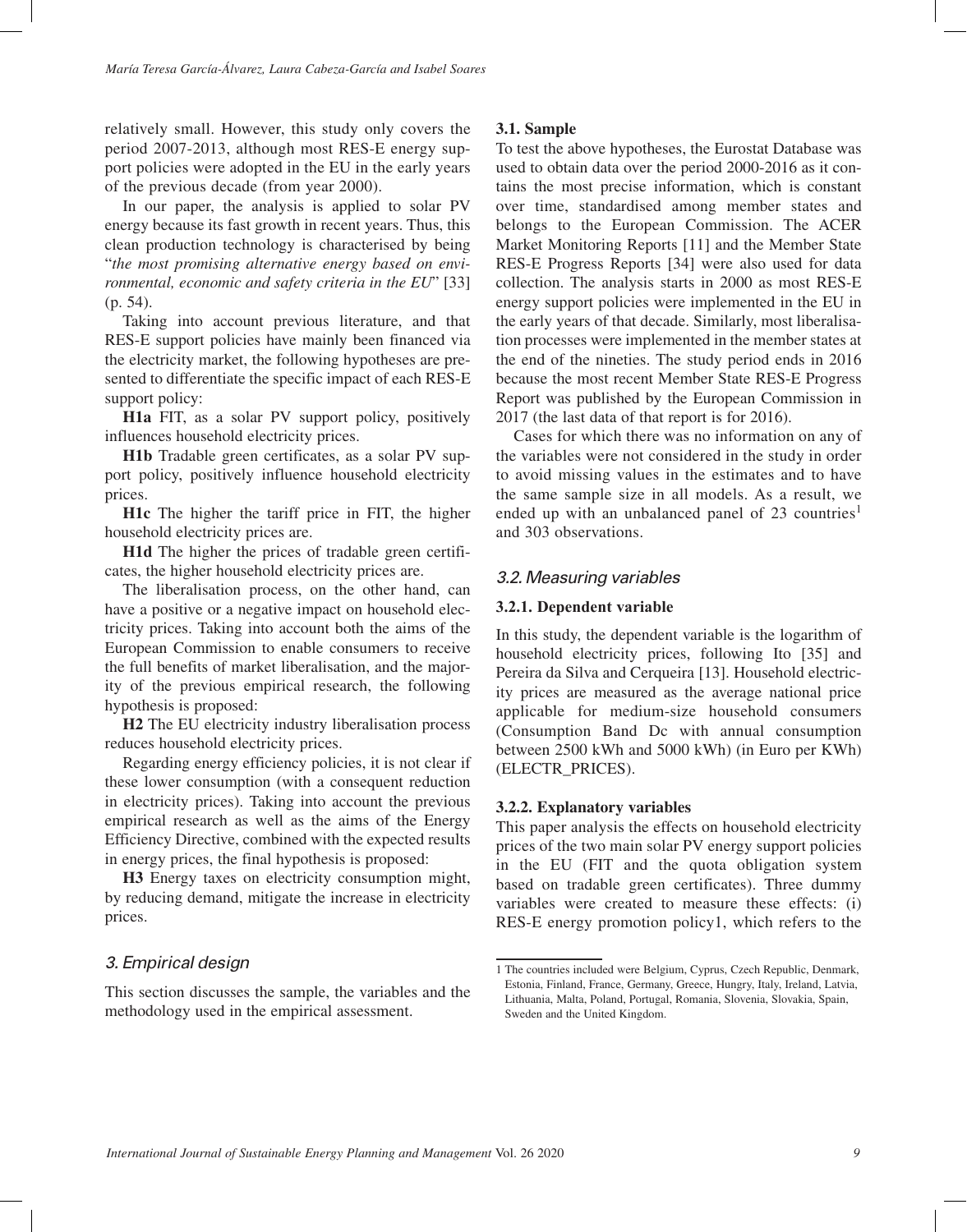non-existence of a specific promotion policy in solar PV energy (PV\_POL1), (ii) RES-E energy promotion policy2, which refers to the existence of a quota obligation in solar PV energy (PV\_POL2), and (iii) RES-E energy promotion policy3, which indicates the existence of FIT in solar PV energy (PV\_POL3).

The analysis also studies the impact of the incentive amount. More specifically, in FIT, the tariff refers to the price obtained by a solar PV energy producer for electricity sold to the grid (in Euros/MWh) in FIT observations and 0 otherwise (TARIFF\_PRICE). In the case of premium tariffs, it is the electricity market price plus the bonus. For fixed-price tariffs, it is the amount of the tariff. There are different schemes for solar PV energy in the EU as the tariff amount varies with the size of the facility. Following Jenner *et al*. [36], the tariff price variable is the mean value of each solar PV tariff across both size and location. Regarding quota obligations, the certificate price variable considers the prices generally obtained through a market mechanism (in Euros/MWh) together with electricity market prices (in Euros/MWh) in solar PV energy producers with the quota system and 0 otherwise (QUOTA\_PRICE) [37]. As certificate prices also vary with the size of the solar PV facility, this variable refers to the mean value of each solar PV certificate price across both size and location.

Liberalisation policy is introduced in the model as a dummy variable taking the value 0 before the year of the electricity sector liberalisation and 1 afterwards (LIBERALISATION\_POL) [13].

Finally, in order to consider the effect of energy taxes, since the Eurostat Database does not break down taxation on different energy products, this variable considers the implicit tax rate on energy for household consumers. The European Commission points out the importance of electricity taxes, which amount to a large share of total energy taxes, for sustainable development in the EU [38]. In this context, the analysis measures the implicit tax rate on energy for household consumers as the ratio between energy taxes paid by households and final household energy consumption (in Euros per tonne of oil equivalent) (FISCAL\_POL).

Finally, it is necessary to consider that electricity prices respond to demand changes in the short term. Trujillo-Baute *et al.* [30] and Romero-Jordan *et al*. [39] establish that there might be a delay in the response of consumers' demand to changes in electricity prices due to a "long-term habit inertia" or a "memory effect". Therefore, household electricity prices of the previous year (ELECTR\_PRICES-1) have been introduced in the model to determine whether this effect is significant.

# **3.2.3. Control variables**

Following previous empirical papers [40, 6, 42, 41], three relevant variables were controlled to analyse household electricity prices:

- a) The contribution of RES-E to electricity supply, measured as the ratio between RES-E electricity generation and total electricity supply (% of the total gross electricity supply) (RES-E\_ CONTRIBUTION). The results reported in the literature are not conclusive. Some studies found a negative relation between this variable and household electricity prices. Their explanation is that RES-E resulted in lower wholesale electricity prices that offset the increase in costs of the support policies [5, 6]. However, other research found a positive relation between both variables as the reduction in wholesale electricity prices was insufficient to offset the cost of RES-E support policies [13, 23].
- b) The market share of the largest generator in the electricity market, measured as the ratio between the net electricity production of the largest generator and total net electricity production in the electricity market  $(\%$  of total generation) (SHARE\_LGENERATOR). If the liberalisation process does not reduce the market share of incumbent companies, it might be ineffective for lowering household electricity prices [40, 41].
- c) The economic situation, in which gross domestic product (GDP) is used as a proxy variable. A positive relationship is expected between this variable and the development of clean production technologies as countries with a better economic situation might have more resources to invest in RES-E [42]. The final effect of this variable on household electricity prices will again depend on whether the possible wholesale electricity price reduction arising from RES-E is, or is not, offset by the cost of the RES-E support policy.

# *3.3. Model*

A pooled OLS (Ordinary Least Square) regressions clustered at country level was performed with the STATA12 program<sup>2</sup>. In addition, endogenous explanatory and control variables were lagged by one year to control for endogeneity problems in the model

<sup>2</sup> The cluster option also implies the estimation of standard robust errors.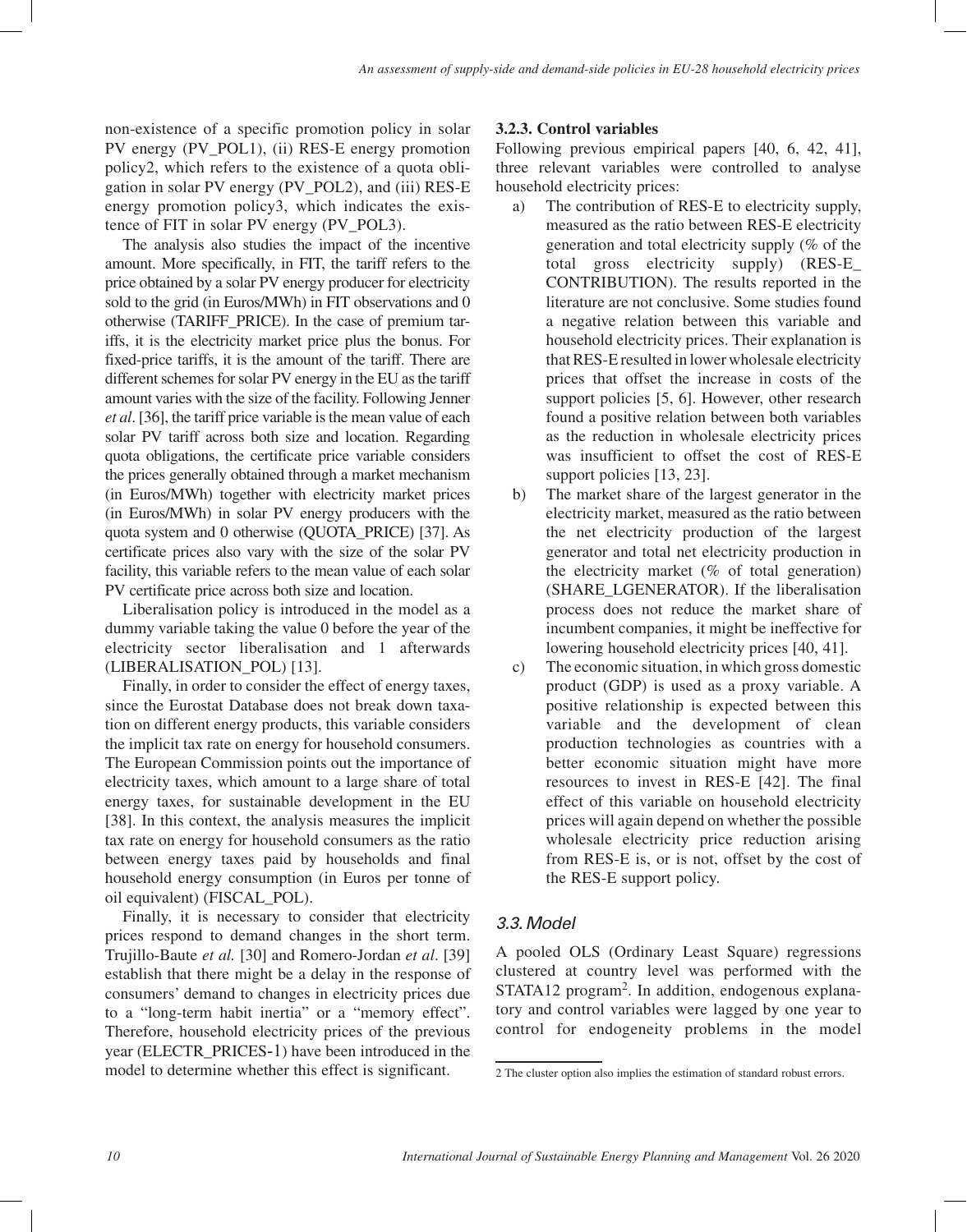

Figure 1: Problem-solving methodology

proposed. Initially, the possibility of employing a panel data methodology, such as the two-step difference GMM model drawn up for dynamic panel data models by Arellano and Bond [43], was considered. However, this methodology was not applied because the results would not be reliable as the number of instruments would be larger than the number of countries (see Figure 1 for a better understanding of the methodology employed).

The pooled OLS we run is as follows:

 $ELECTR\_PRICES_i = a_0 + \beta_1$   $ELECTR\_PRICES_{it-1}$  +

 $\beta_2$  PV\_POL<sub>i</sub> +  $\beta_3$  TARIFF\_PRICE<sub>i</sub> +  $\beta$ 4 QUOTA\_PRICE<sub>i</sub> +

 $\beta_5$  LIBERALISATION\_POL<sub>i</sub> +  $\beta$ 6 FISCAL\_POL<sub>i</sub> +

 $\beta$ 7 RES-E\_CONTRIBUTION $_{\rm{it-1}}$  +  $\beta$ 8 SHARE\_LGENERATOR $_{\rm{i}}$  +

$$
\beta 9 \text{ GDP}_1 + \sum_{t=2000}^{2016} D_t + \varepsilon_i
$$

Where:

2016 2000 *t* =  $D_t$  is a set of time dummy variables and  $\varepsilon_i$  is ∑ the error term.

## *4. Results and discussion*

The descriptive statistics are shown in Table 4 while the correlation coefficients of the variables used in the regression analysis are listed in Table 5. Once the non-normality of the explanatory and continuous control variables was confirmed, and considering that Pearson's correlation coefficient did not work well for discrete variables as it was very sensitive to violations of normality assumptions, Spearman's rank correlations were calculated. Although some of the variables were significantly correlated, analysis of the variance inflation factors (VIF) revealed no evidence of multicollinearity, as all of them remained under 10 [44].

Table 6 summarises the results of the regression analysis. As explained in the section on the variables, PV POL is a qualitative variable that places PV support policies in three categories (non-existence of a specific PV support policy, FIT, and quota obligation). To make this variable operative, three dummy variables were defined, but it was only possible to add k-1 dummies to the regression models in our case 2 because in the other case the parameters cannot be estimated. The results are therefore presented by pairing the dummies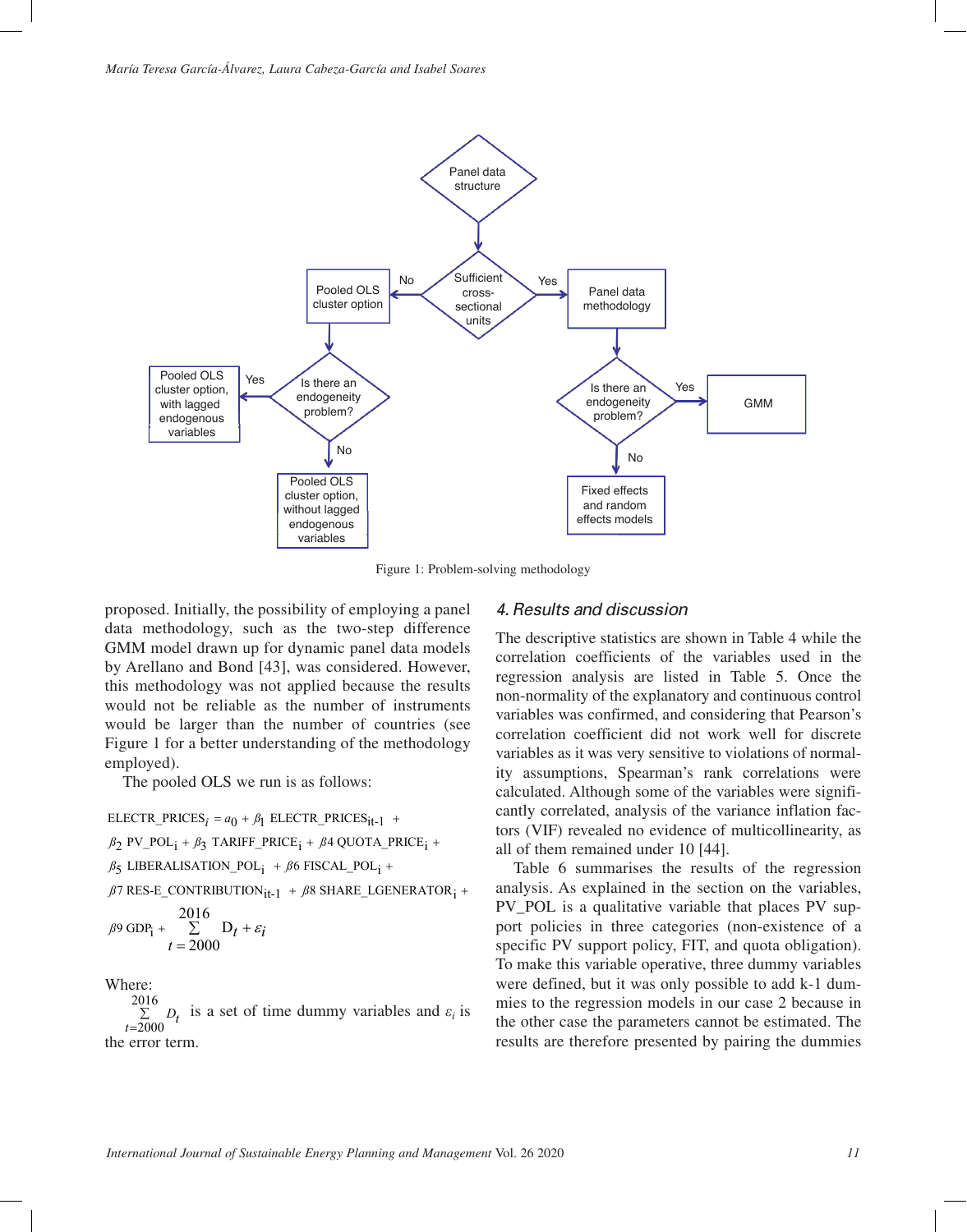| <b>Variables</b>            | Mean      | $\cdots$<br><b>Maximum</b> | <b>Minimum</b>                    | Std. Dev.  |
|-----------------------------|-----------|----------------------------|-----------------------------------|------------|
| ELECTR_PRICES               | 0.110     | 0.238                      | 0.055                             | 0.033      |
| TARIFF_PRICE                | 14.069    | 55                         | $\overline{0}$                    | 17.767     |
| <b>QUOTA_PRICE</b>          | 1.512     | 40.8                       | $\theta$                          | 5.313      |
| FISCAL_POL                  | 179.744   | 441.56                     | 72.01                             | 76.999     |
| RES-E_CONTRIBUTION          | 15.506    | 100                        | 0.036                             | 12.585     |
| SHARE_LGENERATOR            | 56.677    | 100                        | 15.3                              | 26.971     |
| <b>GDP</b>                  | 537,566.9 | 3,134,100                  | 5,424.4                           | 750,717.03 |
| Other explanatory variables |           |                            | $\%$ (number of observations = 1) |            |
| <b>LIBERALISATION POL</b>   |           |                            | 67.33                             |            |
|                             |           |                            | (204)                             |            |
| PV POL1                     |           |                            | 21.45                             |            |
|                             |           |                            | (65)                              |            |
| PV POL2                     |           |                            | 16.50                             |            |
|                             |           |                            | (50)                              |            |
| PV POL3                     |           |                            | 62.05                             |            |
|                             |           |                            | (188)                             |            |

**Table 4: Descriptive statisticsa**

 $a_n = 303$ 

to clarify what their coefficients really mean. It is sufficient to state the results of the combination of dummies PV\_POL2 (quota obligation in solar PV energy) and PV\_POL3 (FIT in solar PV energy), as the results of the remaining combinations may be inferred from the previous one.

Regarding solar PV energy support policies, the results do not support either Hypotheses 1a or 1b as both the FIT (PV\_POL3) and tradable green certificate (PV\_POL2) variables are not statistically significant. The analysis goes further by adding the effect of the incentive amount of both policies. The results do not support Hypothesis 1c as the tariff price (TARIFF\_PRICE) in FIT policies is not statistically significant. This finding therefore seems to indicate that the incentive amount set in FIT policies is not passed on to final consumers or offset by wholesale electricity price reductions. Related to this finding, although their analyses are at country level, Bode [4] and Dillig *et al.* [5] showed that FIT did not involve an increase in household electricity prices in Germany. Similarly, Sáenz de Miera *et al.* [6] indicated that FIT in Spanish wind energy did not result in an increase of costs for consumers arising from the support policy.

On the other hand, the results support Hypothesis 1d as certificate prices (QUOTA\_PRICE) are statistically significant ( $\beta$ =0.001 p=0.017) and have statistically significant impacts on household electricity prices. Therefore, solar PV net support payments cannot be offset by wholesale electricity price reductions. This finding is in line with Trujillo-Baute *et al.* [30], who indicated that quantity-based support policies (which include a quota obligation system based on tradable green certificates) had a positive and statistically significant impact on household electricity prices in the EU over the period 2007-2013.

Hypothesis 2 must be rejected because the electricity sector liberalisation process (LIBERALISATION\_POL) had a positive and significant influence on household electricity prices ( $\beta$ = 0.016 p=0.097). This finding is in line with those obtained by Thomas [18] and Cruciani [19]. These studies, which use quantitative and qualitative methods respectively, showed that liberalisation has not achieved its aim in the EU related to the development of a more efficient system with lower household and industrial electricity prices. Our result shows that the reforms outlined in the electricity sector liberalisation process in the EU seem to have been insufficient to achieve more competitive household electricity prices. The explanation may lie in the persistence of entry barriers related to long administrative procedures to create new electricity generation facilities, or the possible market power of incumbent companies [16, 45].

Hypothesis 3 must be rejected as energy taxes (FISCAL\_POL) are not statistically significant. The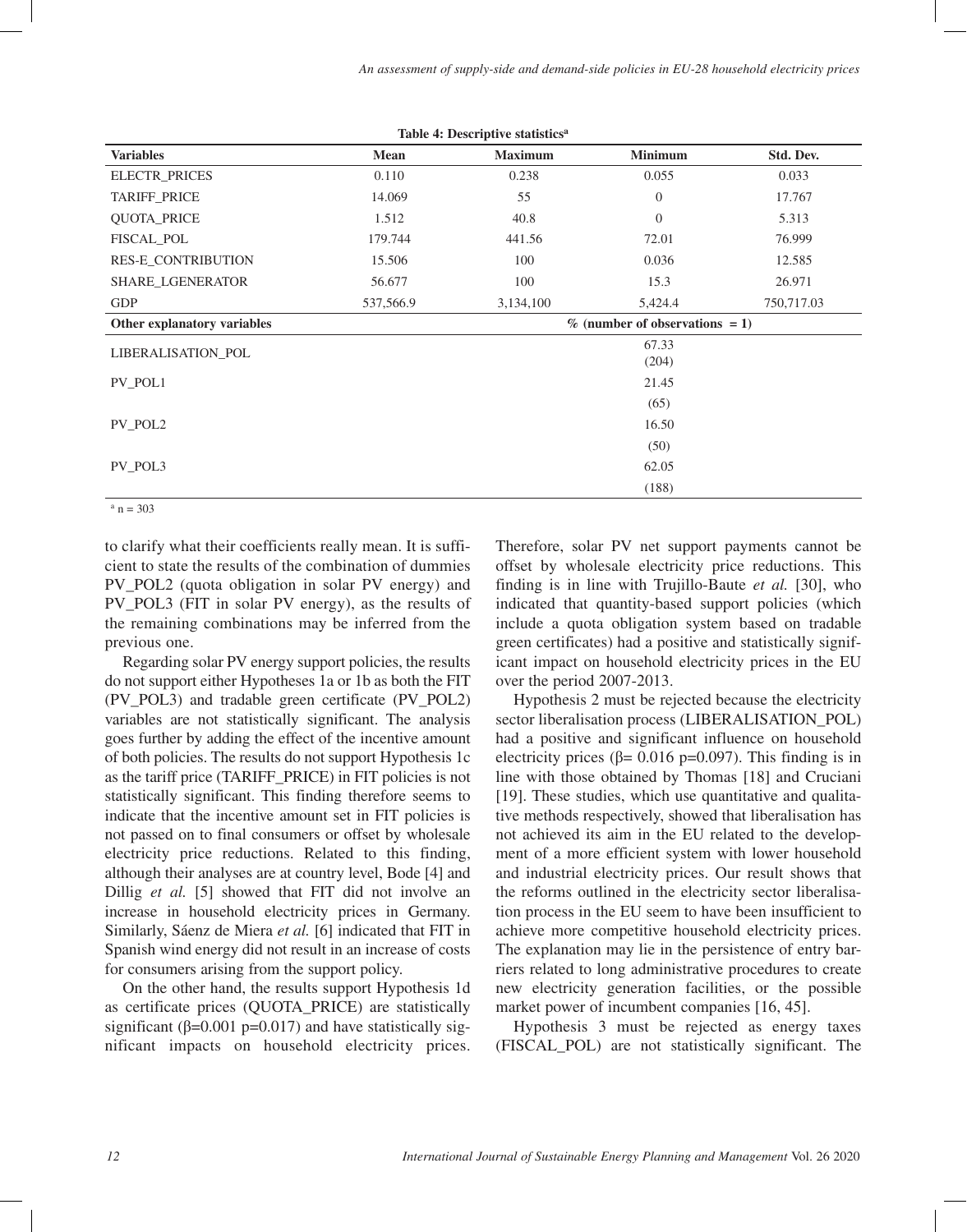|                                                           |            |                      |            |            | Table 5: Correlation matrix <sup>a</sup> |            |            |            |            |                 |              |
|-----------------------------------------------------------|------------|----------------------|------------|------------|------------------------------------------|------------|------------|------------|------------|-----------------|--------------|
| Variables                                                 |            | $\mathbf{\tilde{c}}$ | 3          | 4          | ĩΩ,                                      | $\bullet$  | Ļ          | $\infty$   | $\bullet$  | $\overline{10}$ | $\mathbf{I}$ |
| 1. LELECTR_PRICES                                         |            |                      |            |            |                                          |            |            |            |            |                 |              |
| PV_POL1<br>$\overline{c}$                                 | $-0.328**$ |                      |            |            |                                          |            |            |            |            |                 |              |
| PV_POL2<br>3.                                             | 0.060      | $-0.232**$           |            |            |                                          |            |            |            |            |                 |              |
| 4. PV_POL3                                                | $0.231**$  | $-0.668**$           | $-0.568**$ |            |                                          |            |            |            |            |                 |              |
| 5. TARIFF_PRICE                                           | $0.117*$   | $-0.521**$           | $-0.443**$ | $0.779**$  |                                          |            |            |            |            |                 |              |
| 6. QUOTA_PRICE                                            | 0.080      | $-0.231**$           | $0.995**$  | $-0.565**$ | $-0.440**$                               |            |            |            |            |                 |              |
| 7. LIBERALISATION_<br>POL                                 | $0.249**$  | $-0.116*$            | $0.177**$  | $-0.037$   | $0.007$                                  | $0.168**$  |            |            |            |                 |              |
| 8. FISCAL_POL                                             | $0.4337**$ | $-0.383**$           | $-0.098 +$ | $0.399**$  | $0.302**$                                | $-0.118*$  | $0.108+$   |            |            |                 |              |
| CONTRIBUTION<br>$9.$ RES-E                                | 0.082      | $0.125*$             | $0.245**$  | $-0.081$   | 0.049                                    | $0.246**$  | $0.207**$  | $-0.025$   |            |                 |              |
| LGENERATOR<br>10. SHARE                                   | $-0.115*$  | $-0.096$ †           | $-0.259**$ | $0.279**$  | $0.171**$                                | $-0.236**$ | $-0.423**$ | $-0.098$ † | $-0.273**$ |                 |              |
| 11. GDP                                                   | $0.278**$  | $-0.235**$           | $0.284**$  | $-0.019$   | 0.141                                    | $0.283**$  | $0.264**$  | $0.445**$  | $0.281**$  | $-0.491**$      |              |
| $a n = 303 \t{b} p < 0.10$ ; * $p < 0.05$ ; ** $p < 0.01$ |            |                      |            |            |                                          |            |            |            |            |                 |              |

*International Journal of Sustainable Energy Planning and Management* Vol. 26 2020 *13*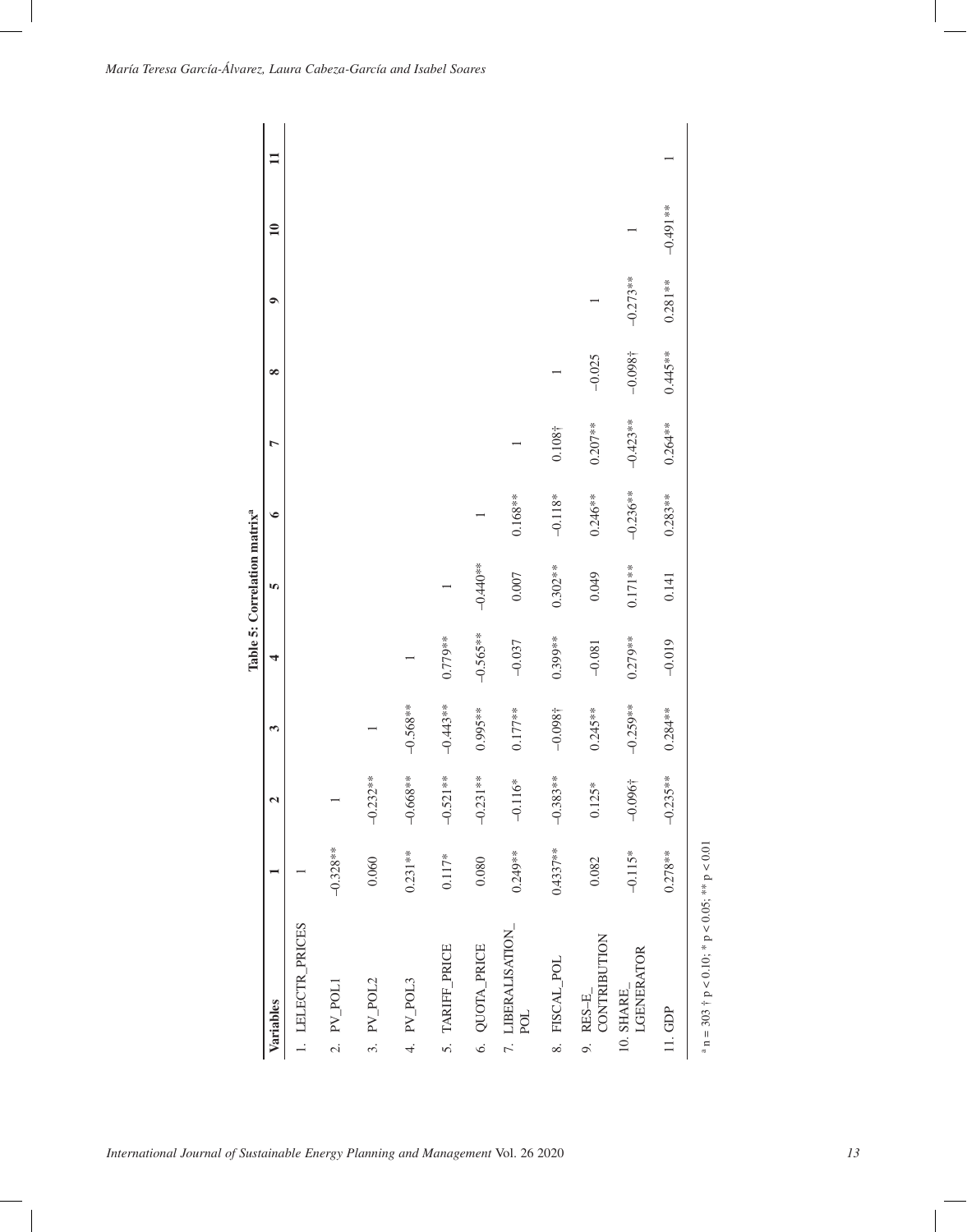| <b>Variables</b>          | <b>Model</b>   |
|---------------------------|----------------|
|                           | $0.916**$      |
| ELECTR_PRICES_1           | (60.46)        |
| PV POL2                   | $-0.006$       |
|                           | $(-0.41)$      |
| PV POL3                   | 0.015          |
|                           | (0.74)         |
| <b>TARIFF PRICE</b>       | $-3.54 - 04$   |
|                           | $(-1.02)$      |
| <b>QUOTA_PRICE</b>        | $0.001*$       |
|                           | (2.57)         |
| <b>LIBERALISATION POL</b> | $0.016\dagger$ |
|                           | (1.73)         |
| <b>FISCAL POL</b>         | $-3.00-05$     |
|                           | $(-0.42)$      |
| <b>RES-E_CONTRIBUTION</b> | $-4.93 - 04*$  |
|                           | $(-2.07)$      |
| <b>SHARE LGENERATOR</b>   | 4.84-05        |
|                           | (0.32)         |
| <b>GDP</b>                | 2.66-09        |
|                           | (0.37)         |
| R <sup>2</sup>            | 0.920          |
| F                         | 4367.39**      |
| Number of countries       | 23             |
| Number of observations    | 303            |

a Standardised coefficient with t-value in brackets

 $\uparrow$  p < 0.10;  $\uparrow$  p < 0.05;  $\uparrow$  p < 0.01

results suggest that energy taxes do not lead to lower energy prices, motivated by a reduction in energy consumption. De Almeida *et al.* [29] and Sorrell [28] stress that energy taxes alone cannot promote more sustainable energy consumption. Reinforcing actions might therefore be necessary to achieve energy efficiency goals in the EU.

Finally, the results of the model analysed suggest that household electricity prices are influenced by those of the previous year (ELECTR\_PRICES-1) (β=  $0.916$ )  $p = 0.000$ . Our findings point to a delay in the response of consumers' demand to changes in electricity prices due to "long habit inertia" or "memory effect". These results are in line with those obtained by Agnolucci [46], Gam and Rejeb [47] and Romero-Jordan *et al*. [39]).

Regarding control variables, the market share of the largest generator in the electricity market (SHARE\_ LGENERATOR) and the country's economic situation (GDP) do not seem to significantly influence household

electricity prices. The initial model was repeated by substituting the country's economic situation (GDP) with the logarithm of GDP. The results remain the same.

However, the results support a negative and significant influence of the contribution of RES-E to electricity supply (RES-E\_CONTRIBUTION) on the dependent variable ( $\beta$ = -4.93-04 p = 0.050), in line with other studies [7,13]. This finding seems to indicate that the expected reduction in wholesale electricity prices stemming from RES-E might not offset the cost increase of RES-E support policies. The initial model was repeated substituting the contribution of RES-E to electricity supply (RES-E\_CONTRIBUTION) with the generation capacity of RES-E to total electricity generation capacity as a percentage of total electricity generation capacity (RES-E\_CAPACITY). The results regarding the main explanatory variables remain the same.

This paper improves and expands on the existing literature in some key areas. Most prior studies do not consider the effect of demand-side policies on household electricity prices. These should be analysed to find the specific effect that consumer's behavior can have on electricity prices. Regarding the effect of supply-side policies (both RES-E development and the liberalisation process) on household electricity prices, the results in the literature on RES-E development are inconclusive as they report, using both qualitative and quantitative methods, both reductions (for example, Bode [5]; Sáenz de Miera *et al.* [23]; Dillig *et al.* [6]) and increases (for example, Sensfuß *et al*. [20]; Frondel [24]; Moreno *et al.* [21]; Pereira da Silva and Cerqueria [7]; Figueiredo and da Silva Pereira [50]). Moreover, most studies do not consider the effects of the different types of RES-E support policies as well as their incentive amount on household electricity prices. One exception is Trujillo-Baute *et al.* [30], who analysed the effects of both RES-E price-based and quantity-based instruments on industrial and household electricity prices in the EU. However, this study only covers the period 2007-2013, although most RES-E energy support policies were adopted in the EU in the early years of the first decade. Therefore, the study of RES-E support policies from the year 2000 might allow policy-makers to gain more information about their specific effects on household electricity prices. With regard to the electricity sector liberalisation process, there is also a debate about its effects on household electricity prices as greater competition in this industry might not be effective, as shown in Streimikiene *et al.* [48] and Thomas [18]. The study of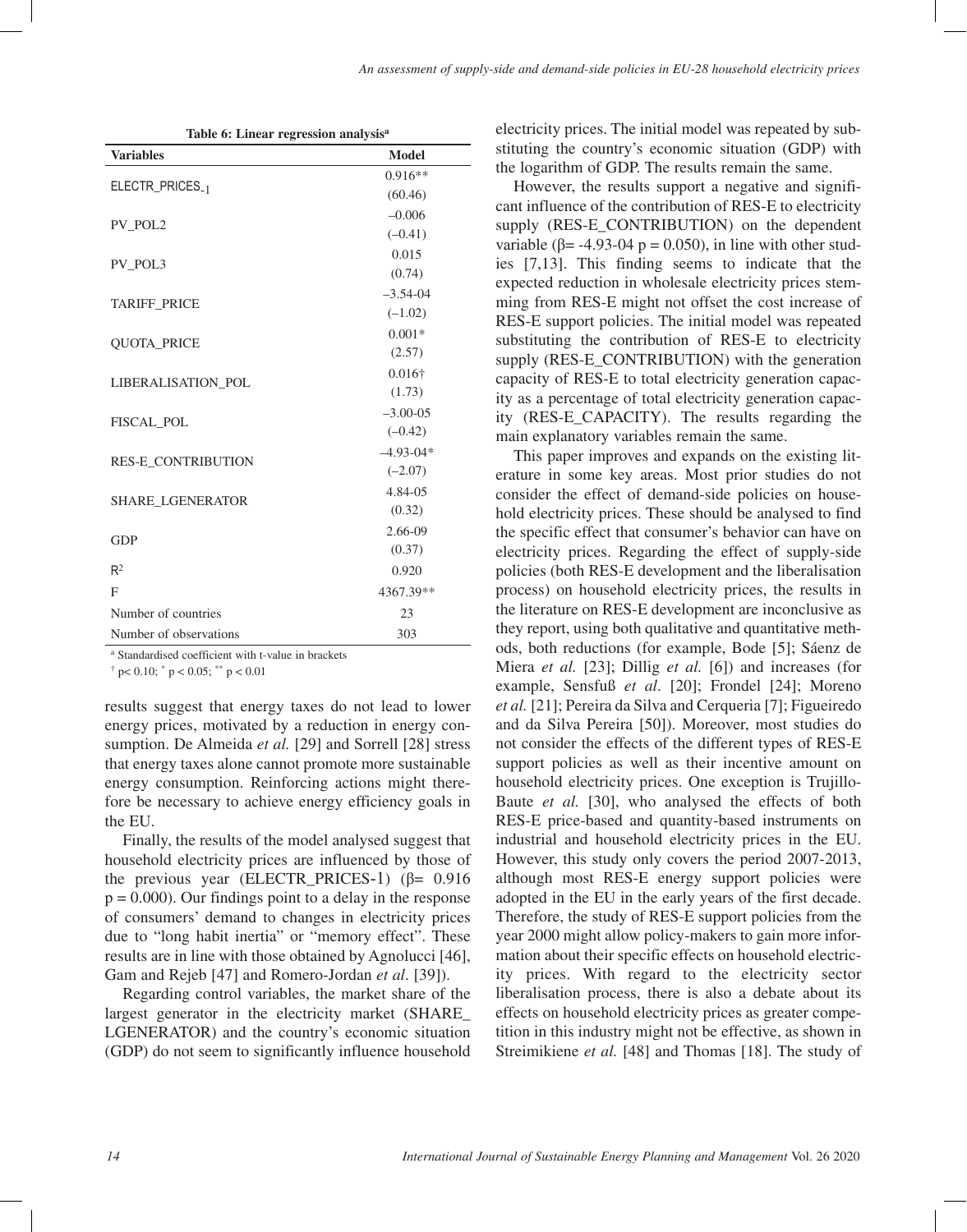these issues might provide relevant insights to achieve more competitive household electricity prices.

Our results suggest the importance of reviewing both supply-side and demand-side policies to define measures to hold back an increase in household electricity prices. Tradable green certificates have led to high levels of remuneration for mature technologies, which may impact household electricity prices. The certificate prices set by this support policy should be reviewed to obtain more competitive household electricity prices. Policy-makers should also review the liberalisation model to identify the most appropriate types of reform for achieving the goals of energy policy. Finally, energy taxes do not seem to be a suitable measure for lowering household electricity prices. Policy-makers might consider the possibility of complementing these actions with public campaigns to promote citizens' environmental awareness. Such actions would induce more sustainable consumption, with the consequent reduction in household electricity prices.

# *5. Conclusions*

Achieving affordable household electricity prices is one of the mail goals of the EU energy policy in the framework of the EU 2020, 2030 and 2050 Strategies. Nevertheless, household electricity prices have risen in recent years.

This paper provides an empirical evaluation of both supply-side and demand-side policies in the European Union over the period 2000-2016. The results indicate that both the supply-side policies analysed here had an impact on household electricity prices. Regarding RES-E (more specifically, solar PV) support policies, the cost of quota obligations based on tradable green certificates, but without FIT, seems to have resulted in higher household electricity prices. The liberalisation process also seems to have raised household electricity prices. However, energy taxes did not have a significant influence on these prices.

Policy-makers should consider the possibility of reviewing both the certificate prices of RES-E technologies and the specific reforms set in motion by the liberalisation process in order to reduce household electricity prices. Moreover, the adoption of public policies to promote environmental awareness might be an effective complementary measure for energy taxes.

Further research might study the effects of alternative RES-E (biomass, minihydraulic, solar thermoelectric,

etc.), alternative energy efficiency measures (energy labels and ecodesign) and specific reforms introduced via liberalisation (unbundling, ownership type, etc.) on household electricity prices.

# *Acknowledgements*

The authors acknowledge contributions from the 4<sup>th</sup> International Conference on Energy & Environment: bringing together Engineering and Economics (ICEE 2019), 16-17 May 2019, Guimarães (Portugal) and the IJSEPM special issue (Ferreira *et al.* [49]).

## *References*

- [1] European Commission, editor. 2020 Climate and Energy Package. Brussels; 2009.
- [2] European Commission, editor. Energy Roadmap 2050. Brussels; 2011.
- [3] European Commission, editor. A policy framework for climate and energy in the period from 2020 to 2030. Brussels; 2014.
- [4] Bode S. On the Impact of Renewable Energy Support Schemes on Power Prices. Institute of International Economics (HWWI). Hamburg; 2006.
- [5] Dillig M, Jung M, Karl J, The impact of renewables on electricity prices in Germany - An estimation based on historic spot prices in the years 2011–2013, Renewable and Sustainable Energy Reviews 57 (2016) pages 7–15. https://doi.org/10.1016/j. rser.2015.12.003
- [6] Sáenz de Miera G, del Río González P, Vizcaíno I, Analysing the impact of renewable electricity support schemes on power prices: The case of wind electricity in Spain, Energy Policy 36 (9) (2008) pages 3345–3359. https://doi.org/10.1016/j.enpol. 2008.04.022
- [7] Sensfuß F, Ragwitz M, Genoese M, The merit-order effect: A detailed analysis of the price effect of renewable electricity generation on spot market prices in Germany, Energy Policy 36 (8) (2008) pages 3086–3094. https://doi.org/10.1016/j. enpol.2008.03.035
- [8] Frondel M, Ritter N, Schmidt CM, Vance C, Economic impacts from the promotion of renewable energy technologies: The German experience, Energy Policy 38 (8) (2010) pages 4048– 4056. https://doi.org/10.1016/j.enpol.2010.03.029
- [9] Figueiredo NC, da Silva Pereira, P. The price of wind power generation in Iberia and the merit-order effect, International Journal of Sustainable Energy Planning and Management 15 (2018). https://doi.org/10.5278/ijsepm.2018.15.4
- [10] Ragwitz M, Held A, Resch G, Faber T, Huber C, Haas R. Monitoring and evaluation of policy instruments to support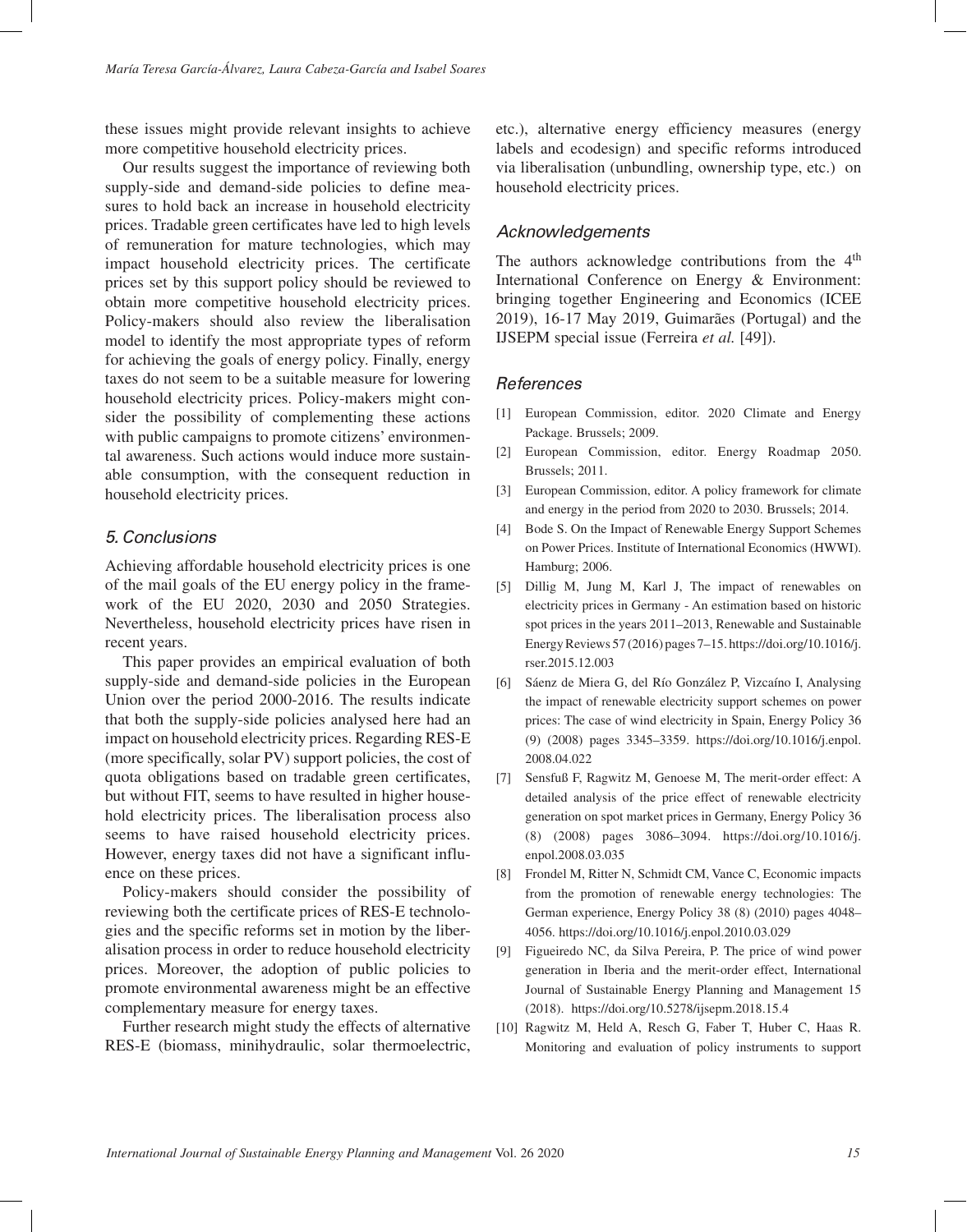renewable electricity in EU Member States. Fraunhofer Institute Systems and Innovation Research, Energy Economics Group (EEG); 2005.

- [11] ACER, editor. Annual Report on the Results of Monitoring the Internal Electricity and Natural Gas Markets in 2015; 2015. https:// www.acer.europa.eu/Official\_documents/Acts\_of\_the\_Agency/ Publication/ACER\_Market\_Monitoring\_Report\_2015.pdf
- [12] Moreno B, López AJ, García-Álvarez MT, The electricity prices in the European Union. The role of renewable energies and regulatory electric market reforms, Energy 48 (1) (2012) pages 307–313. https://doi.org/10.1016/j.energy.2012.06.059
- [13] Pereira da Silva P, Cerqueira PA, Assessing the determinants of household electricity prices in the EU: A system-GMM panel data approach, Renewable and Sustainable Energy Reviews 73 (2017) pages 1131–1137. https://doi.org/10.1016/j.rser.2017.02.016
- [14] Verbruggen A., Di Nucci R., Fischedick M, Haas R, Hvelplund F, Lauber V, ... & Schleich J, Europe's electricity regime: restoration or thorough transition. International Journal of Sustainable Energy Planning and Management 5 (2015) pages 57–68. https://doi.org/10.5278/ijsepm.2015.5.6
- [15] Lagarto J, Sousa JA, Martins Á, Ferrão P, Market power analysis in the Iberian electricity market using a conjectural variations model, Energy 76 (2014) pages 292–305. https://doi. org/10.1016/j.energy.2014.08.014
- [16] Tsybina E, Moreno-Cruz J, Tereshin A, Liberalisation lowers primary energy efficiency: Evidence from twin power systems, Energy 173 (2019) pages 423–435. https://doi. org/10.1016/j.energy.2019.02.004
- [17] Ernst & Young LLP, editor. Final Report Research Project: The Case for Liberalization. 2006. https://webarchive.nationalarchives.gov.uk/20070507022928/http://www.dti.gov.uk/files/ file28401.pdf
- [18] Thomas S. Recent evidence on the impact of electricity liberalisation on consumer prices, Public Services International Research Unit (PSIRU); 2006.
- [19] Cruciani M, Keppler JH, Kerebel C, The 23 January 2008 'Energy and Climate Package': a turning point for the Europe of energy (INIS-FR--11–0451) (2008). France.
- [20] Fiorio CV, Florio M, Doronzo R. The Electricity Industry Reform Paradigm in the European Union: Testing the Impact on Consumers. In: Arestis P, Sawyer M, editors. Critical Essays on the Privatisation Experience, Basingstoke: Palgrave Macmillan; 2008.
- [21] Fiorio CV, Florio M, Would you say that the price you pay for electricity is fair? Consumers' satisfaction and utility reforms in the EU15, Energy Economics, 33 (2) (2011) pages 178–187. https://doi.org/10.1016/j.eneco.2010.05.006
- [22] Florio M, Energy Reforms and Consumer Prices in the EU over twenty Years, Economics of Energy & Environmental Policy, 3 (1) (2014) pages 37–52. https://www.jstor.org/stable/26189263
- [23] Maxwell V, Sperling K, Hvelplund, Electricity cost effects of expanding wind power and integrating energy sectors. International Journal of Sustainable Energy Planning and Management, 6 (2015), pages 31–48. https://doi. org/10.5278/ijsepm.2015.6.4
- [24] Broin EÓ, Nässén J, Johnsson F, Energy efficiency policies for space heating in EU countries: A panel data analysis for the period 1990–2010, Applied Energy 150 (2015) pages 211–223. https://doi.org/10.1016/j.apenergy.2015.03.063
- [25] Geller H, Harrington P, Rosenfeld AH, Tanishima S, Unander F, Policies for increasing energy efficiency: Thirty years of experience in OECD countries, Energy Policy 34 (5) (2006) pages 556–573. https://doi.org/10.1016/j.enpol.2005.11.010
- [26] Balaras CA, Droutsa K, Dascalaki E, Kontoyiannidis S, Heating energy consumption and resulting environmental impact of European apartment buildings, Energy and Buildings 37 (5) (2005) pages 429–442. https://doi.org/10.1016/j. enbuild.2004.08.003
- [27] Meyer NI, Mathiesen BV, Hvelplund F, Barriers and potential solutions for energy renovation of buildings in Denmark. International Journal of Sustainable Energy Planning and Management 1 (2014) pages 59–66. https://doi.org/10.5278/ ijsepm.2014.1.5
- [28] Sorrell S, Reducing energy demand: A review of issues, challenges and approaches, Renewable and Sustainable Energy Reviews, 47 (2015) pages 74–82. https://doi.org/10.1016/j. rser.2015.03.002
- [29] De Almeida A, Fonseca P, Schlomann B, Feilberg N, Characterization of the household electricity consumption in the EU, potential energy savings and specific policy recommendations, Energy and Buildings 43 (8) (2011) pages 1884–1894. https://doi.org/10.1016/j.enbuild.2011.03.027
- [30] Trujillo-Baute E, del Río P, Mir-Artigues P, Analysing the impact of renewable energy regulation on retail electricity prices, Energy Policy 114 (2018) pages 153–164. https://doi. org/10.1016/j.enpol.2017.11.042
- [31] Ugulu AI, Barriers and motivations for solar photovoltaic (PV) adoption in urban Nigeria. International Journal of Sustainable Energy Planning and Management,21 (2019). https://doi. org/10.5278/ijsepm.2019.21.3
- [32] Nicolini M, Tavoni M, Are renewable energy subsidies effective? Evidence from Europe, Renewable and Sustainable Energy Reviews 74 (2017) pages 412-423. https://doi. org/10.1016/j.rser.2016.12.032
- [33] Bórawski P, Yashchenko T, Sviderskyi A, Dunn JW, Development of renewable energy market in the EU with particular regard to solar energy, Conference Proceedings Determinants of Regional Development 1 (2019) pages 43–55.
- [34] European Commission, editor. Commission Renewable Energy Progress Report from Member States. Brussels; 2017.